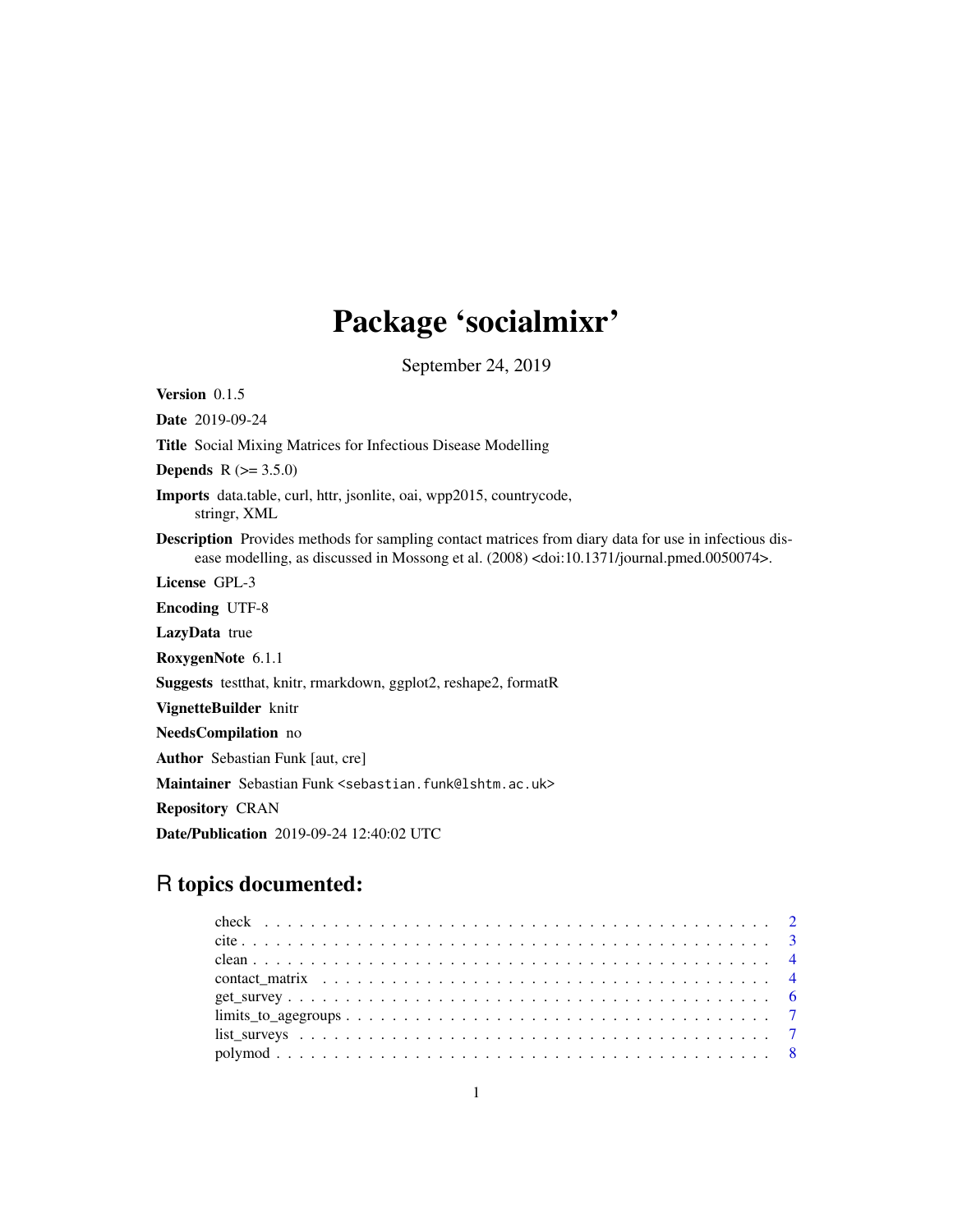### <span id="page-1-0"></span>2 check and the check of the check of the check of the check of the check of the check of the check

| Index | 12 |
|-------|----|
|       |    |
|       |    |
|       |    |
|       |    |
|       |    |

check *Check contact survey data*

# Description

Checks that a survey fulfills all the requirements to work with the 'contact\_matrix' function

# Usage

```
## S3 method for class 'survey'
check(x, columns = FALSE, quiet = FALSE,error = FALSE, id.column = "part_id",
 participant.age.column = "part_age", country.column = "country",
 year.column = "year", contact.age.column = "cnt_age", ...)
```

| x                      | A survey object                                                                                                                                                                                                        |  |
|------------------------|------------------------------------------------------------------------------------------------------------------------------------------------------------------------------------------------------------------------|--|
| columns                | if given, a named character vector containing the name of the "id", "partici-<br>pant.age" and "contact.age" columns                                                                                                   |  |
| quiet                  | if TRUE, will not exit quietly if the test is passed.                                                                                                                                                                  |  |
| error                  | if TRUE, will stop if an error is found in the structure of the participants and<br>contacts data frame                                                                                                                |  |
| id.column              | the column in both the participants and contacts data frames that links con-<br>tacts to participants                                                                                                                  |  |
| participant.age.column |                                                                                                                                                                                                                        |  |
|                        | the column in the participants data frame containing participants' age                                                                                                                                                 |  |
|                        | country. column the column in the participants data frame containing the country in which the<br>participant was queried                                                                                               |  |
| year.column            | the column in the participants data frame containing the year in which the<br>participant was queried                                                                                                                  |  |
| contact.age.column     |                                                                                                                                                                                                                        |  |
|                        | the column in the contacts data frame containing the age of contacts; if this<br>does not exist, at least columns "_exact", "_est_min" and "_est_max" must<br>(see the estimated.contact.age option in contact_matrix) |  |
| $\cdots$               | ignored                                                                                                                                                                                                                |  |
|                        |                                                                                                                                                                                                                        |  |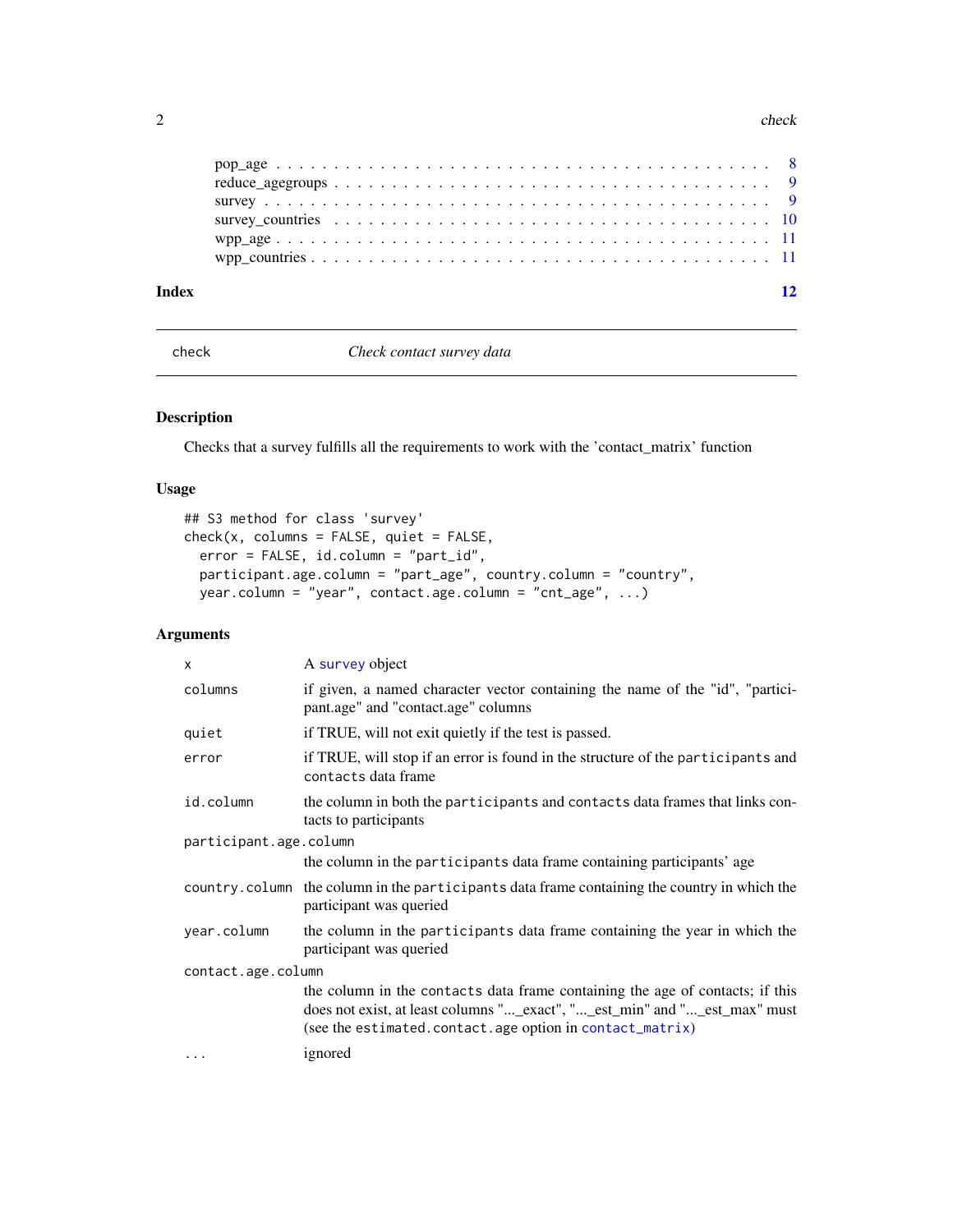<span id="page-2-0"></span>cite 3

# Value

invisibly returns a character vector of the relevant columns

# Examples

data(polymod) check(polymod)

# cite *Citation for a survey*

# Description

Gets a full citation for a [survey](#page-8-1). If quiet is FALSE (default)

# Usage

## S3 method for class 'survey'  $cite(x, quiet = FALSE, ...)$ 

# Arguments

|          | a character vector of surveys to cite                           |
|----------|-----------------------------------------------------------------|
| quiet    | if set to TRUE, do not print entry, just return bibentry object |
| $\cdots$ | ignored                                                         |

# Value

citation as bibentry

# Examples

data(polymod) cite(polymod)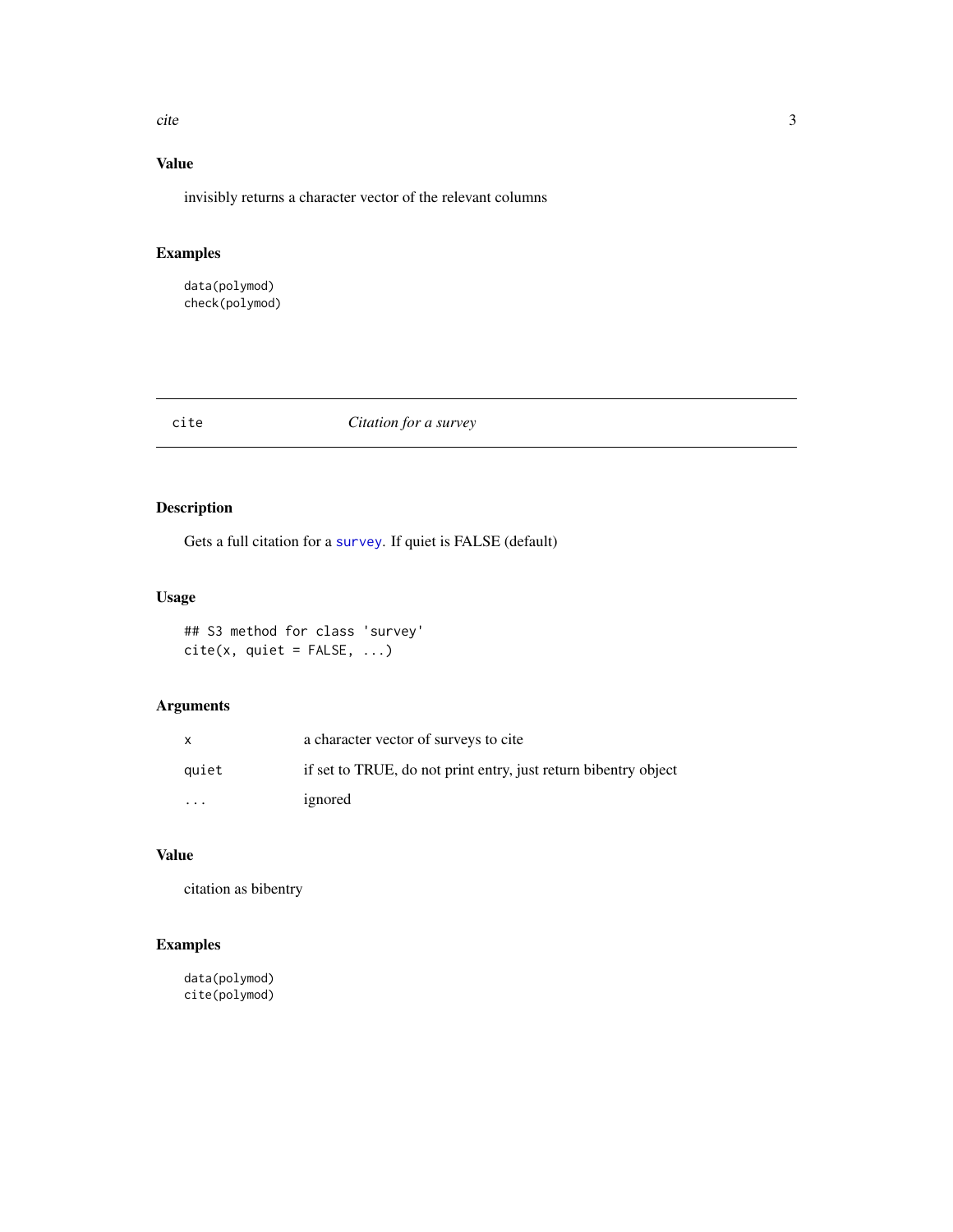<span id="page-3-2"></span><span id="page-3-0"></span>

### Description

Cleans survey data to work with the 'contact\_matrix' function

# Usage

```
## S3 method for class 'survey'
clean(x, country.colum = "country", ...)
```
### Arguments

| $\mathsf{X}$            | A survey object                                                                                                |
|-------------------------|----------------------------------------------------------------------------------------------------------------|
|                         | country column the name of the country denoting the country in which the survey participant<br>was interviewed |
| $\cdot$ $\cdot$ $\cdot$ | ignored                                                                                                        |

## Value

a cleaned survey in the correct format

### Examples

data(polymod) cleaned <- clean(polymod) # not really necessary as the 'polymod' data set has already been cleaned

<span id="page-3-1"></span>contact\_matrix *Generate a contact matrix from diary survey data*

# Description

Samples a contact survey using a bootstrap

### Usage

```
contact_matrix(survey, countries = c(), survey.pop, age.limits, filter,
  n = 1, bootstrap, counts = FALSE, symmetric = FALSE,
  split = FALSE, estimated.contact.age = c("mean", "sample",
  "missing"), missing.participant.age = c("remove", "keep"),
 missing.contact.age = c("remove", "sample", "keep"), weights = c(),
 weigh.dayofweek = FALSE, sample.all.age.groups = FALSE,
  quiet = FALSE, ...)
```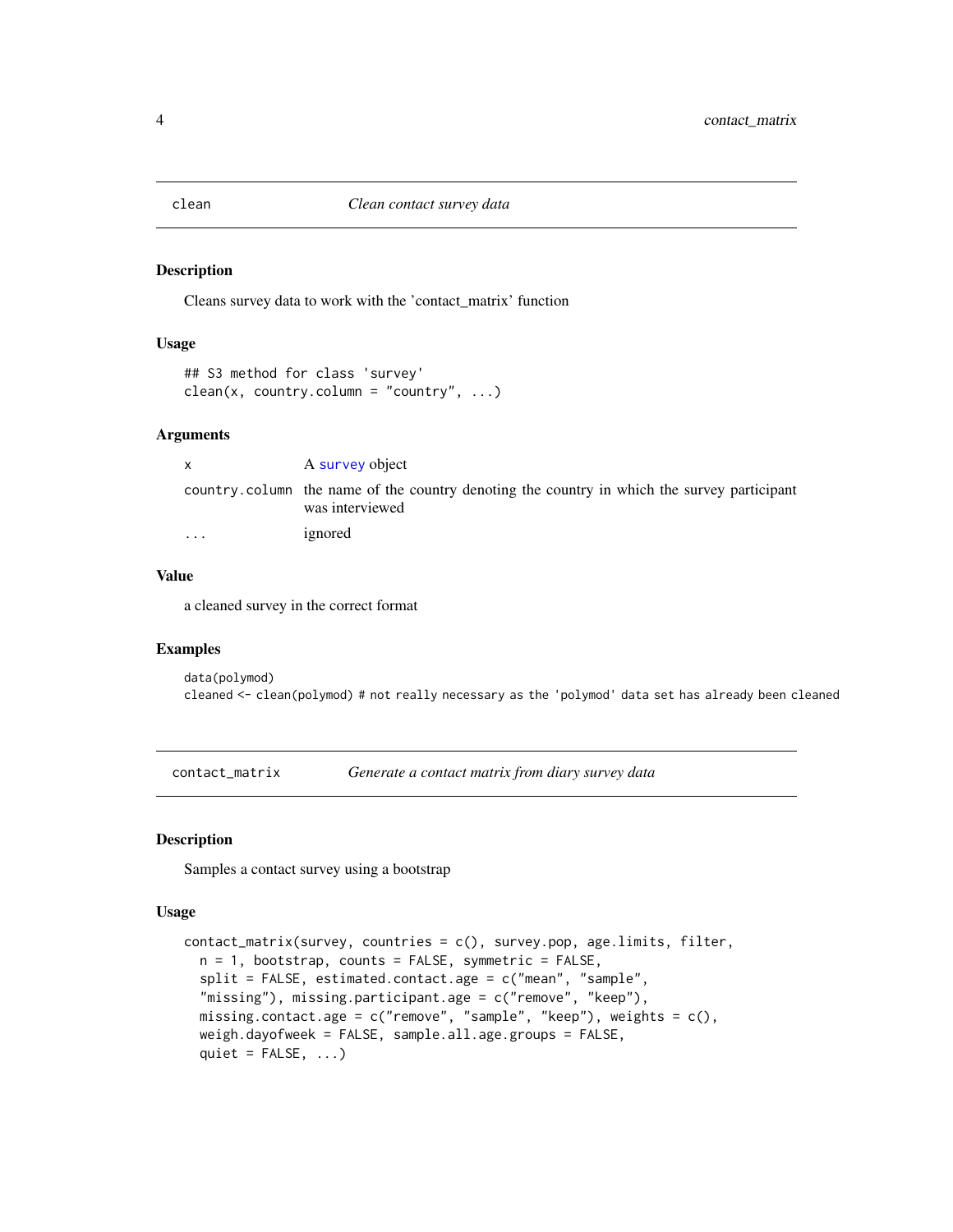# <span id="page-4-0"></span>contact\_matrix 5

| survey                  | a survey object                                                                                                                                                                                                                                                                                                                                                    |  |
|-------------------------|--------------------------------------------------------------------------------------------------------------------------------------------------------------------------------------------------------------------------------------------------------------------------------------------------------------------------------------------------------------------|--|
| countries               | limit to one or more countries; if not given, will use all countries in the survey;<br>these can be given as country names or 2-letter (ISO Alpha-2) country codes                                                                                                                                                                                                 |  |
| survey.pop              | survey population – either a data frame with columns 'lower.age.limit' and 'pop-<br>ulation', or a character vector giving the name(s) of a country or countries from<br>the list that can be obtained via wpp_countries; if not given, will use the<br>country populations from the chosen countries, or all countries in the survey<br>if countries is not given |  |
| age.limits              | lower limits of the age groups over which to construct the matrix                                                                                                                                                                                                                                                                                                  |  |
| filter                  | any filters to apply to the data, given as list of the form (column=filter_value) -<br>only contacts that have 'filter_value' in 'column' will be considered                                                                                                                                                                                                       |  |
| n                       | number of matrices to sample                                                                                                                                                                                                                                                                                                                                       |  |
| bootstrap               | whether to sample participants and contacts randomly using a bootstrap; by de-<br>fault, will use bootstrap if $n > 1$                                                                                                                                                                                                                                             |  |
| counts                  | whether to return counts (instead of means)                                                                                                                                                                                                                                                                                                                        |  |
| symmetric               | whether to make matrix symmetric                                                                                                                                                                                                                                                                                                                                   |  |
| split                   | whether to split the number of contacts and assortativity                                                                                                                                                                                                                                                                                                          |  |
| estimated.contact.age   |                                                                                                                                                                                                                                                                                                                                                                    |  |
|                         | if set to "mean" (default), people whose ages are given as a range (in columns<br>named "_est_min" and "_est_max") but not exactly (in a column named<br>"_exact") will have their age set to the mid-point of the range; if set to "sam-<br>ple", the age will be sampled from the range; if set to "missing", age ranges will<br>be treated as missing           |  |
| missing.participant.age |                                                                                                                                                                                                                                                                                                                                                                    |  |
|                         | if set to "remove" (default), participants without age information are removed;<br>if set to "keep", participants with missing age are kept and treated as a separate<br>age group                                                                                                                                                                                 |  |
| missing.contact.age     |                                                                                                                                                                                                                                                                                                                                                                    |  |
|                         | if set to "remove" (default), participants that that have contacts without age in-<br>formation are removed; if set to "sample", contacts without age information are<br>sampled from all the contacts of participants of the same age group; if set to<br>"keep", contacts with missing age are kept and treated as a separate age group                          |  |
| weights                 | columns that contain weights                                                                                                                                                                                                                                                                                                                                       |  |
| weigh.dayofweek         |                                                                                                                                                                                                                                                                                                                                                                    |  |
|                         | whether to weigh the day of the week (weight 5 for weekdays ans 2 for week-<br>ends)                                                                                                                                                                                                                                                                               |  |
| sample.all.age.groups   |                                                                                                                                                                                                                                                                                                                                                                    |  |
|                         | what to do if bootstrapping fails to sample participants from one or more age<br>groups; if FALSE (default), corresponding rows will be set to NA, if TRUE the<br>sample will be discarded and a new one taken instead                                                                                                                                             |  |
| quiet                   | if set to TRUE, output is reduced                                                                                                                                                                                                                                                                                                                                  |  |
|                         | further arguments to pass to get_survey, check and pop_age (especially col-<br>umn names)                                                                                                                                                                                                                                                                          |  |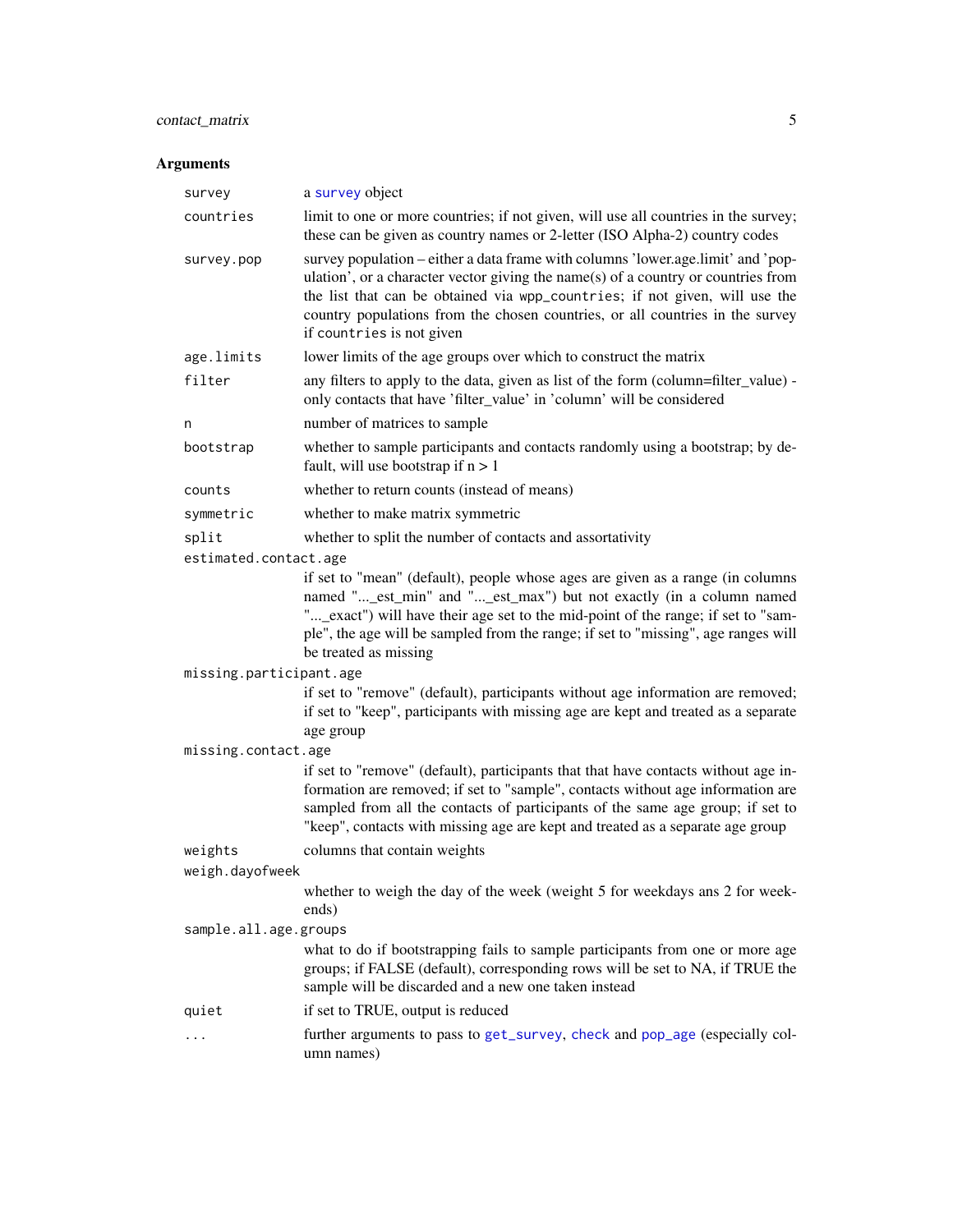# <span id="page-5-0"></span>Value

a list of sampled contact matrices, and the underlying demography of the surveyed population

# Author(s)

Sebastian Funk

### Examples

```
data(polymod)
contact_matrix(polymod, countries = "United Kingdom", age.limits = c(0, 1, 5, 15))
```
<span id="page-5-1"></span>

| get_survey | Get a survey, either from its Zenodo repository, a set of files, or a |
|------------|-----------------------------------------------------------------------|
|            | survey variable                                                       |

# Description

Downloads survey data, or extracts them from files, and returns a clean data set.

### Usage

```
get_survey(survey, quiet = FALSE, ...)
```
### Arguments

| survey    | a DOI (see list_surveys), or a character vector of file names, or a survey<br>object (in which case only cleaning is done). |
|-----------|-----------------------------------------------------------------------------------------------------------------------------|
| auiet     | if TRUE, suppress messages                                                                                                  |
| $\ddotsc$ | options for clean, which is called at the end of this                                                                       |

### Value

a survey in the correct format

# Examples

```
## Not run:
 list_surveys()
 peru_survey <- get_survey("https://doi.org/10.5281/zenodo.1095664")
## End(Not run)
```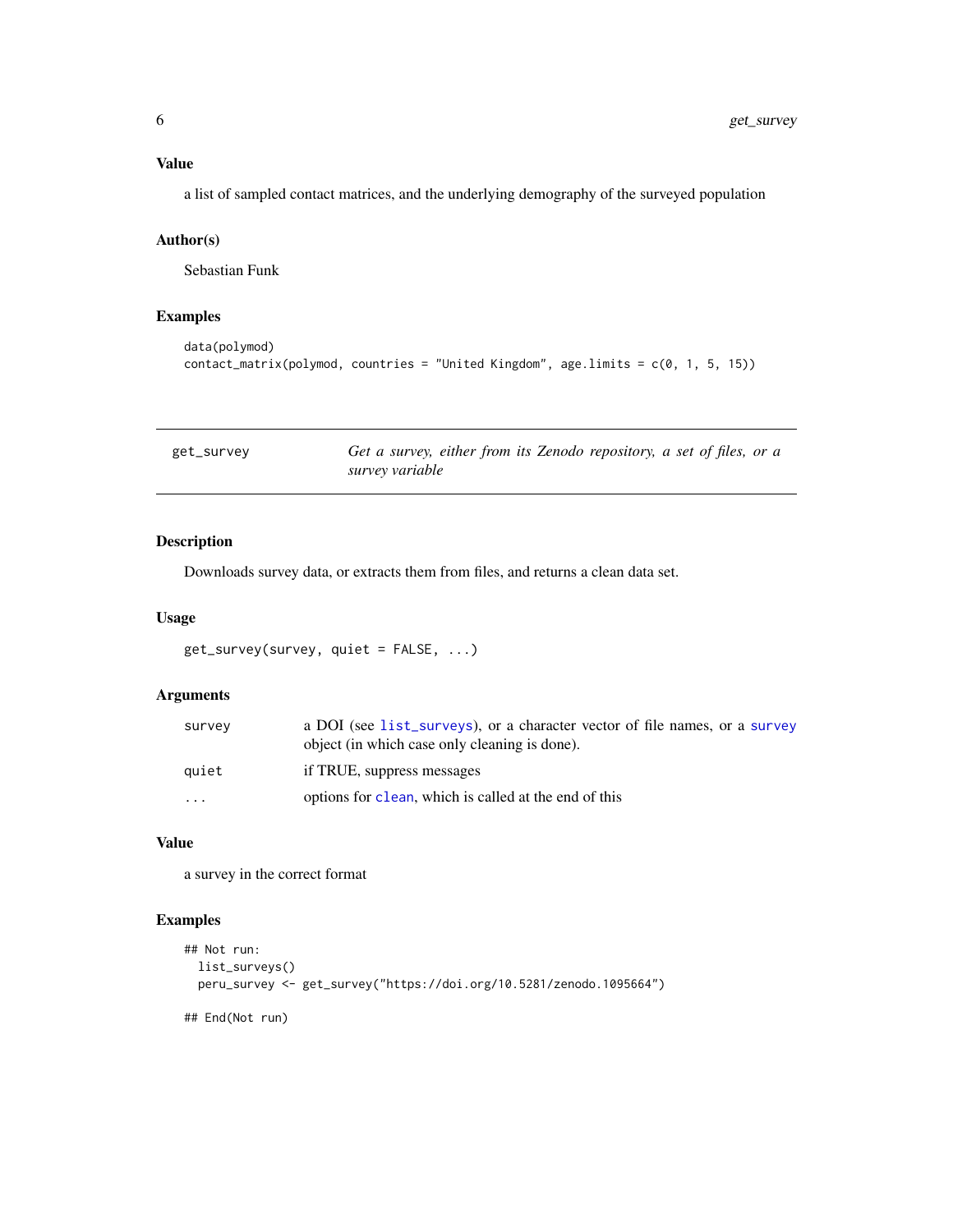<span id="page-6-0"></span>limits\_to\_agegroups *Convert lower age limits to age groups.*

# Description

Mostly used for plot labelling

# Usage

```
limits_to_agegroups(x, limits)
```
# Arguments

|        | age limits to transform                                  |
|--------|----------------------------------------------------------|
| limits | lower age limits; if not given, will use all limits in x |

# Value

Age groups (limits separated by dashes)

# Examples

```
limits_to_agegroups(c(0, 5, 10))
```
<span id="page-6-1"></span>list\_surveys *List all surveys available for download*

# Description

List all surveys available for download

### Usage

list\_surveys()

### Value

character vector of surveys

# Examples

```
## Not run:
  list_surveys()
```
## End(Not run)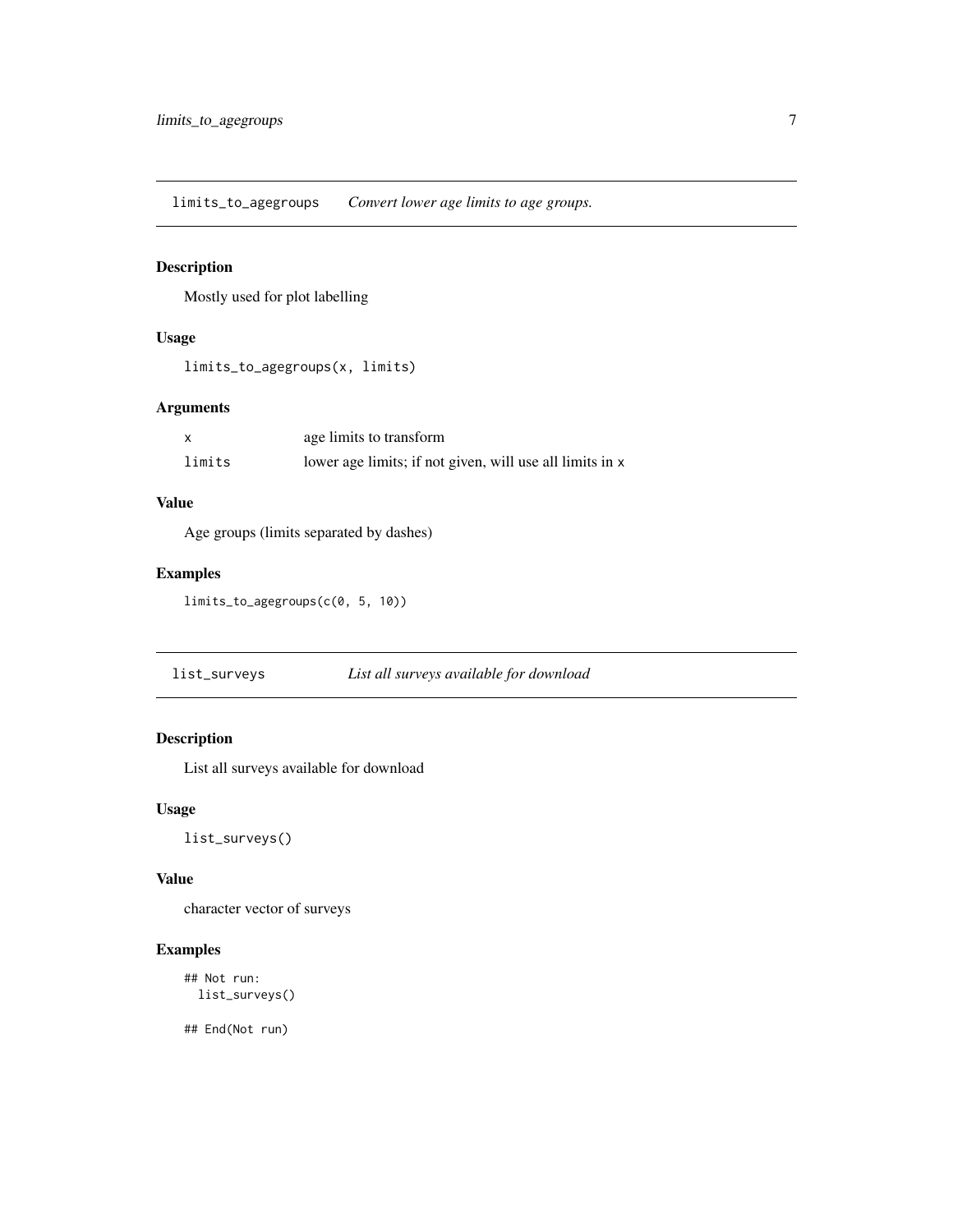### <span id="page-7-0"></span>**Description**

A dataset containing social mixing diary data from 8 European countries: Belgium, Germany, Finland, Great Britain, Italy, Luxembourg, The Netherlands and Poland. The Data are fully described in Mossong J, Hens N, Jit M, Beutels P, Auranen K, Mikolajczyk R, et al. (2008) Social Contacts and Mixing Patterns Relevant to the Spread of Infectious Diseases. PLoS Med 5(3): e74.

### Usage

polymod

### Format

A list of two data frames:

**participants** the study participant, with age, country, year and day of the week (starting with  $1 =$ Monday)

contacts reported contacts of the study participants ...

### Source

<http://dx.doi.org/10.1371/journal.pmed.0050074>

<span id="page-7-1"></span>

| pop_age | Change age groups in population data |
|---------|--------------------------------------|
|---------|--------------------------------------|

### Description

This changes population data to have age groups with the given age.limits, extrapolating linearly between age groups (if more are requested than available) and summing populations (if fewer are requested than available)

### Usage

```
pop_age(pop, age.limits, pop.age.column = "lower.age.limit",
 pop.column = "population", ...)
```

| pop        | a data frame with columns indicating lower age limits and population sizes (see     |  |
|------------|-------------------------------------------------------------------------------------|--|
|            | 'age.column' and 'pop.column')                                                      |  |
| age.limits | lower age limits of age groups to extract                                           |  |
|            | pop age. column column in the 'pop' data frame indicating the lower age group limit |  |
| pop.column | column in the 'pop' data frame indicating the population size                       |  |
| $\cdots$   | ignored                                                                             |  |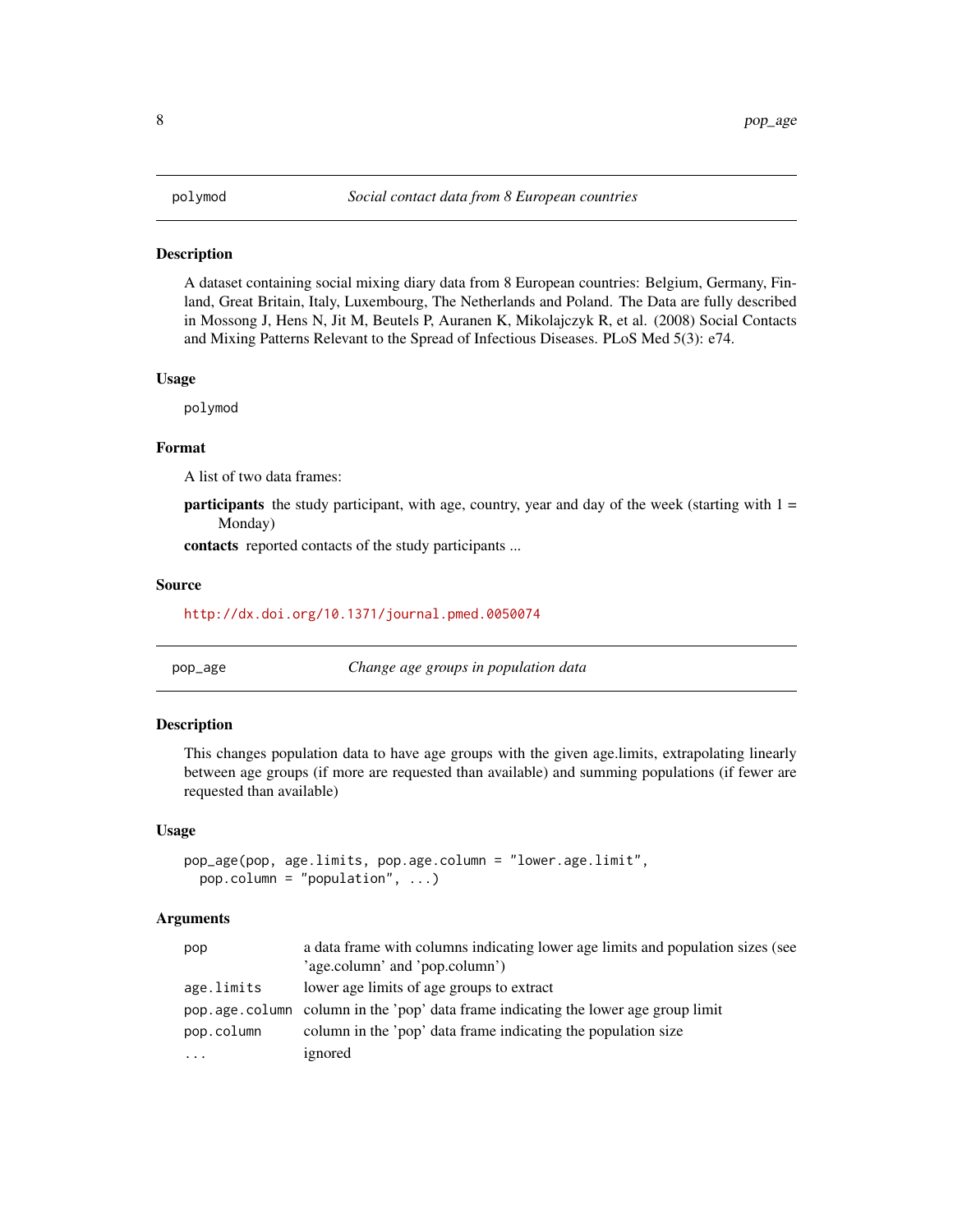# <span id="page-8-0"></span>Value

data frame of age-specific population data

reduce\_agegroups *Reduce the number of age groups given a broader set of limits*

### Description

Operates on lower limits

### Usage

reduce\_agegroups(x, limits)

### Arguments

| x      | vector of limits |
|--------|------------------|
| limits | new limits       |

# Value

vector with the new age groups

### Examples

reduce\_agegroups(seq\_len(20), c(0, 5, 10))

<span id="page-8-1"></span>survey *Contact survey*

### Description

A survey object contains the results of a contact survey. In particular, it contains two data frames called participants and contacts that are linked by a column specified as id.column

### Usage

```
survey(participants, contacts, reference = NULL)
```

| participants | a data. Frame containing information on participants                                                                                                              |
|--------------|-------------------------------------------------------------------------------------------------------------------------------------------------------------------|
| contacts     | a data. Frame containing information on contacts                                                                                                                  |
| reference    | a list containing information needed to reference the survey, in particular it<br>can contain\$a "title", "bibtype", "author", "doi", "publisher", "note", "year" |
|              |                                                                                                                                                                   |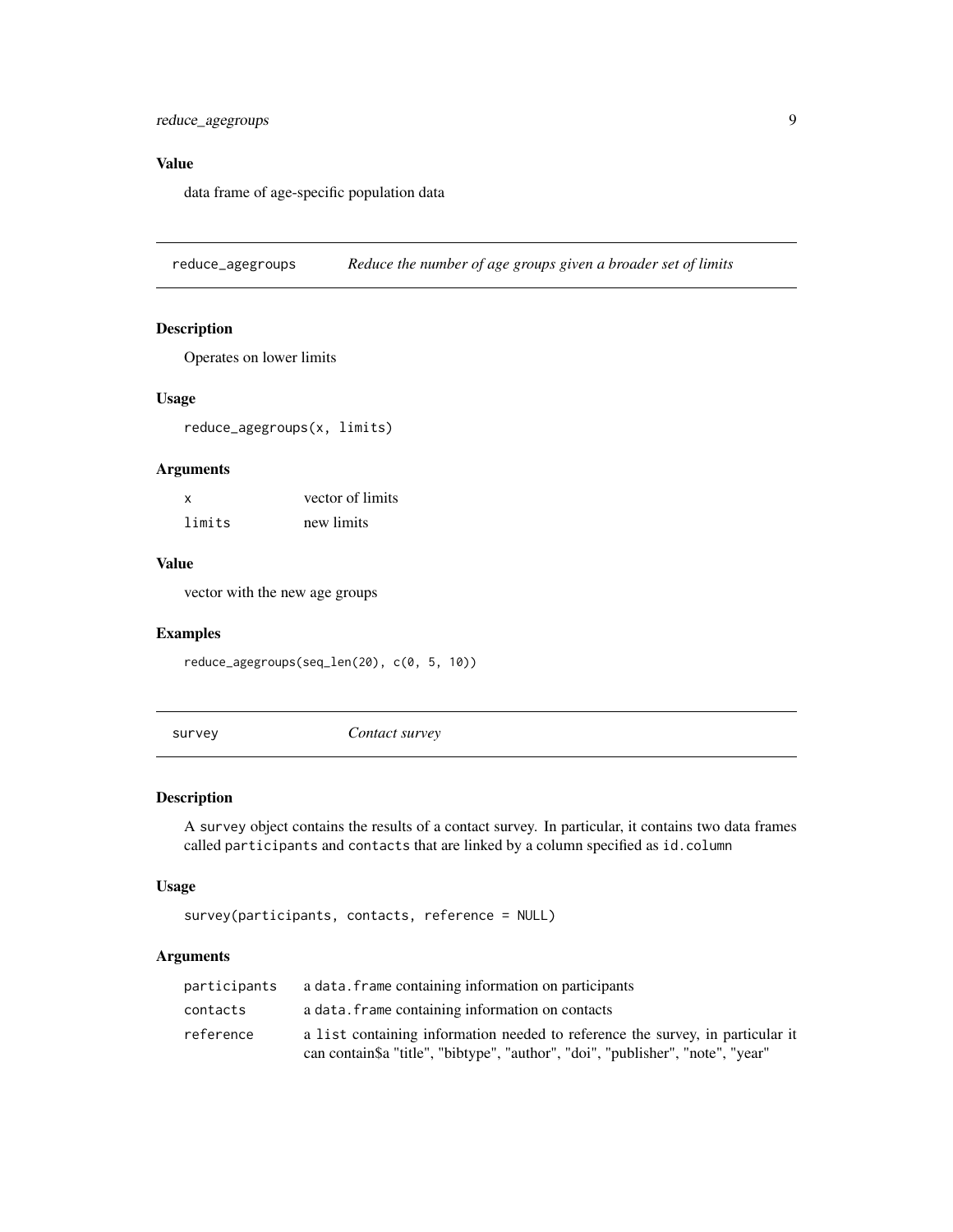# Value

a new survey object

## Author(s)

Sebastian Funk

# Examples

```
data(polymod)
new_survey <- survey(polymod$participants, polymod$contacts)
```
survey\_countries *List all countries contained in a survey*

# Description

List all countries contained in a survey

# Usage

```
survey_countries(survey, country.column = "country", ...)
```
# Arguments

| survey   | a DOI (see list_surveys), or a character vector of file names, or a survey<br>object (in which case only cleaning is done). |
|----------|-----------------------------------------------------------------------------------------------------------------------------|
|          | country.column column in the survey indicating the country                                                                  |
| $\cdots$ | further arguments for get_survey                                                                                            |

# Value

list of countries

# Examples

```
data(polymod)
survey_countries(polymod)
```
<span id="page-9-0"></span>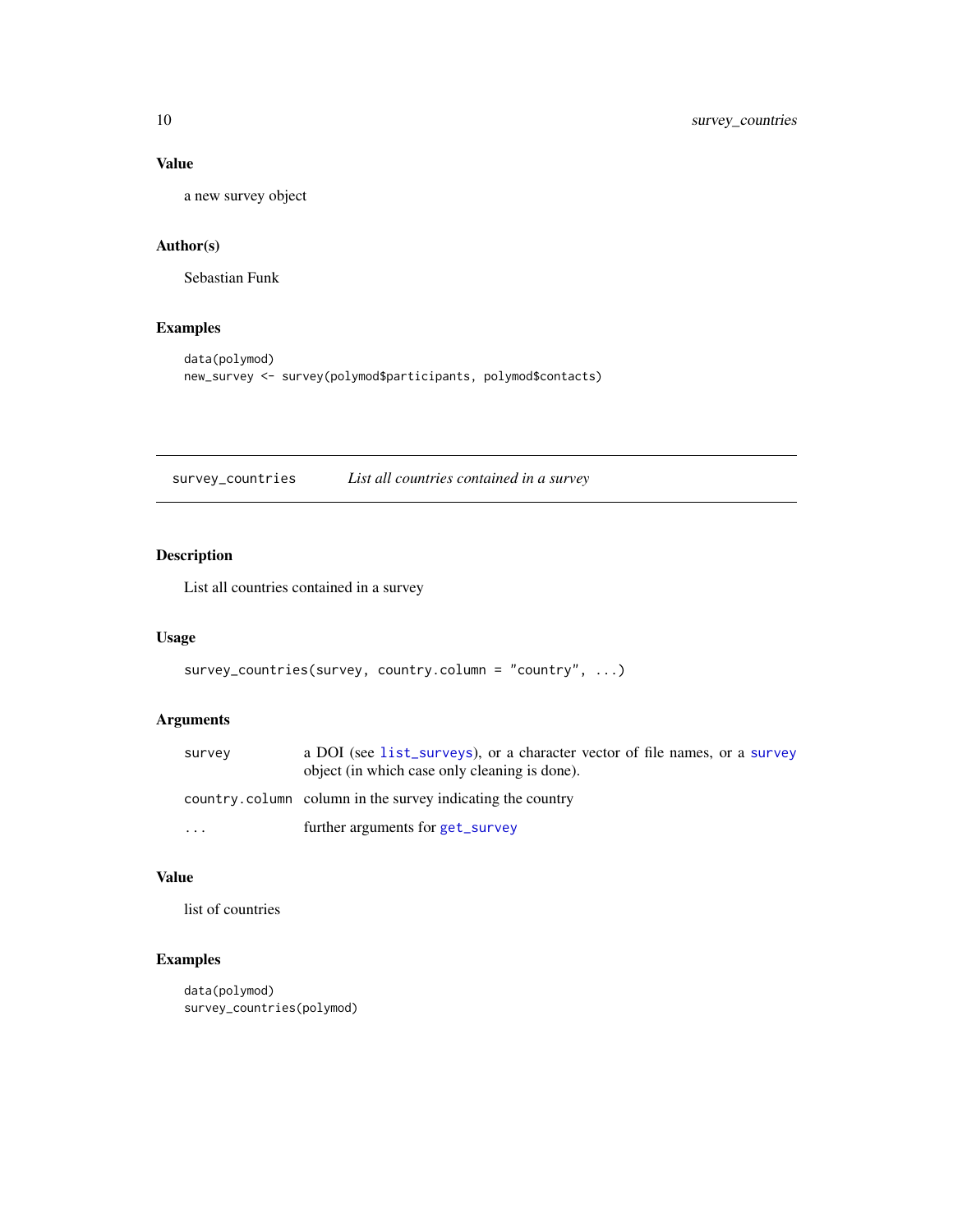<span id="page-10-0"></span>

### Description

This uses data from the wpp2015 package but combines male and female, and converts age groups to lower age limits

### Usage

wpp\_age(countries, years)

# Arguments

| countries | countries, will return all if not given |
|-----------|-----------------------------------------|
| vears     | years, will return all if not given     |

# Value

data frame of age-specific population data

### Examples

```
wpp_age("Italy", c(1990, 2000))
```
wpp\_countries *List all countries and regions for which socialmixr has population data*

### Description

Uses the World Population Prospects data from the wpp2015 package

# Usage

```
wpp_countries()
```
# Value

list of countries

# Examples

## Not run: wpp\_countries()